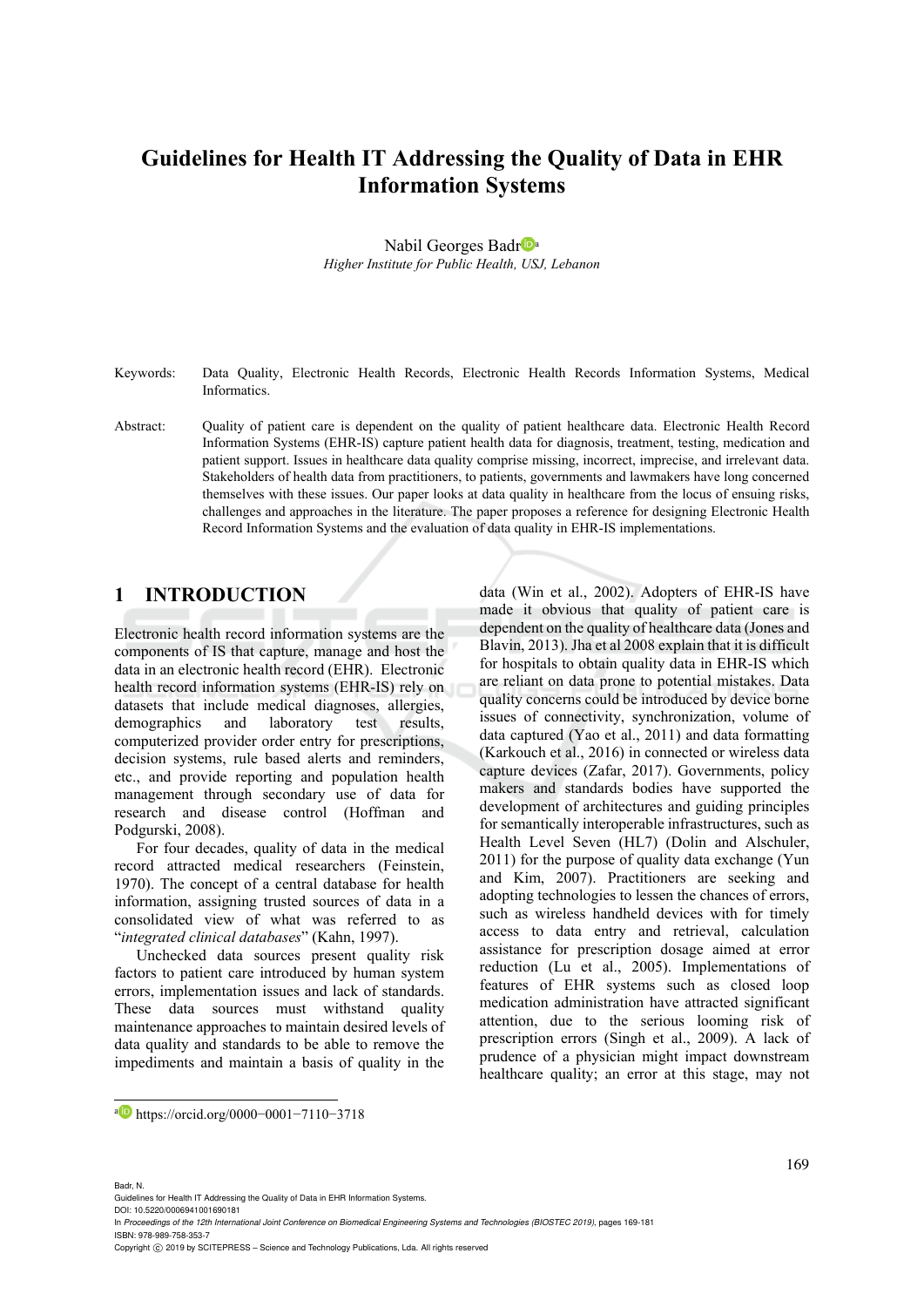show up until much later, and cause potentially a patient health risk. Patients are advised to be aware of this trend and take steps to ensure the accuracy of their medical records (Ash et al., 2004).

What is data quality in Healthcare IT? Can HealthCare IT address the quality of data in EHR information systems?

### **1.1 Approach**

In order to help answer these questions, the paper reviews literature and practice publication in an exploratory style in an attempt to suggest potential IT architectural guiding principles for addressing issues of data quality in EHR-IS. First, we define dimensions for data quality relative to the context of Electronic Health Record systems. For that, we use the reference work on data quality by Wang and Strong (1996). These dimensions will help guide our exploration in the context of EHR-IS. Then, based on these dimensions, we conduct our literature review to explore data quality issues and ensuing risks in EHR-IS implementations. We perform our search in Google Scholar using a search filter of "data quality issues" AND "electronic health record systems" AND "risks", for publications dated since 1970. The query returned 517 results encompassing publications in the field of health informatics, namely the *Journal of the American Medical Informatics Association and the International Journal of Medical Informatics, Perspectives in Health Information Management, Health Informatics Journal, MIS quarterly, Health Information Science and Systems* and others. The search was limited to articles written in the English language. After screening, we identify the articles relevant to the study, selected based on their direct relevance to the subject of data quality in electronic health record systems, avoiding duplication in findings among publication and prioritizing literature review articles for their broad coverage of the subject. Articles are categorized under the four dimensions of Wang and Strong (1996) with a focus on data quality issues. We include literature on data quality assessment (Pipino et al., 2002; Weiskopf and Weng, 2013) and relevant practitioner journals such as Health Affairs, triangulated with federal agency bulletins concerned with the progress of innovations in health IT. For our final representation of a practical framework of guiding principles aimed at addressing issues of Data Quality in EHR-IS, we borrow from the four fundamental layers of data standards of content, structure, technology, and organization, a model introduced by Bott (2004). Our aim is not to present an exhaustive set of principles, but rather to

under-score essential higher order guiding principles. These Meta principles are proposed as unalienable fundamental guidelines for developers and implementers of EHR-IS, in instances and best practices that maintain higher levels of Data Quality.

# **2 BACKGROUND**

Healthcare practitioners identify an essential need for "*quality"* in data collection systems to address challenges in improving quality in healthcare (Dixon-Woods et al., 2012). Data quality in EHR/EMR systems holds first place in interest, importance and relevance in electronic health care research (Coleman et al., 2015). Patient safety and quality of care are directly related to the quality of data in the healthcare ecosystem (Gallego et al., 2015). More specifically, data quality issues in healthcare were found to comprise missing, incorrect, imprecise, and irrelevant data (Mans et al., 2015). Other data quality concerns for standardized EHR-IS are validity, believability, accessibility, security, timeliness, completeness, interpretability, ease of understanding, and consistency (Orfanidis et al., 2004).

### **2.1 Dimensions of Data Quality**

Data quality points to the fitness for the data to be used (Juran, 1988). Data quality has been given categories and dimensions (Wang and Strong 1996). At the foundation of data quality (DQ) concepts in the perspective of IS, Wang and Strong, 1996 have suggested that "*High quality data should be intrinsically good, contextually appropriate, clearly represented and accessible to data consumers*" (Wang and Strong 1996, p. 6).

For this paper, we use the four dimensions of Wang and Strong (Table 1) as a springboard to examine data quality issues in healthcare and provide a summary of remedies seen in the literature and in practice. Other researchers have built upon this framework owing to its high degree of inclusiveness of essential attributes of data quality that are important to data consumers in broad contexts (Pipino et al., 2002) and specifically in medical informatics (Weiskopf and Weng, 2013).

Wang and Strong characterise data as having quality in their own right referring to it as intrinsic data quality. Intrinsic data quality dimensions stress attributes of accuracy and objectivity (data is error free and represents no bias), and believability and reputation (relating to the source of data).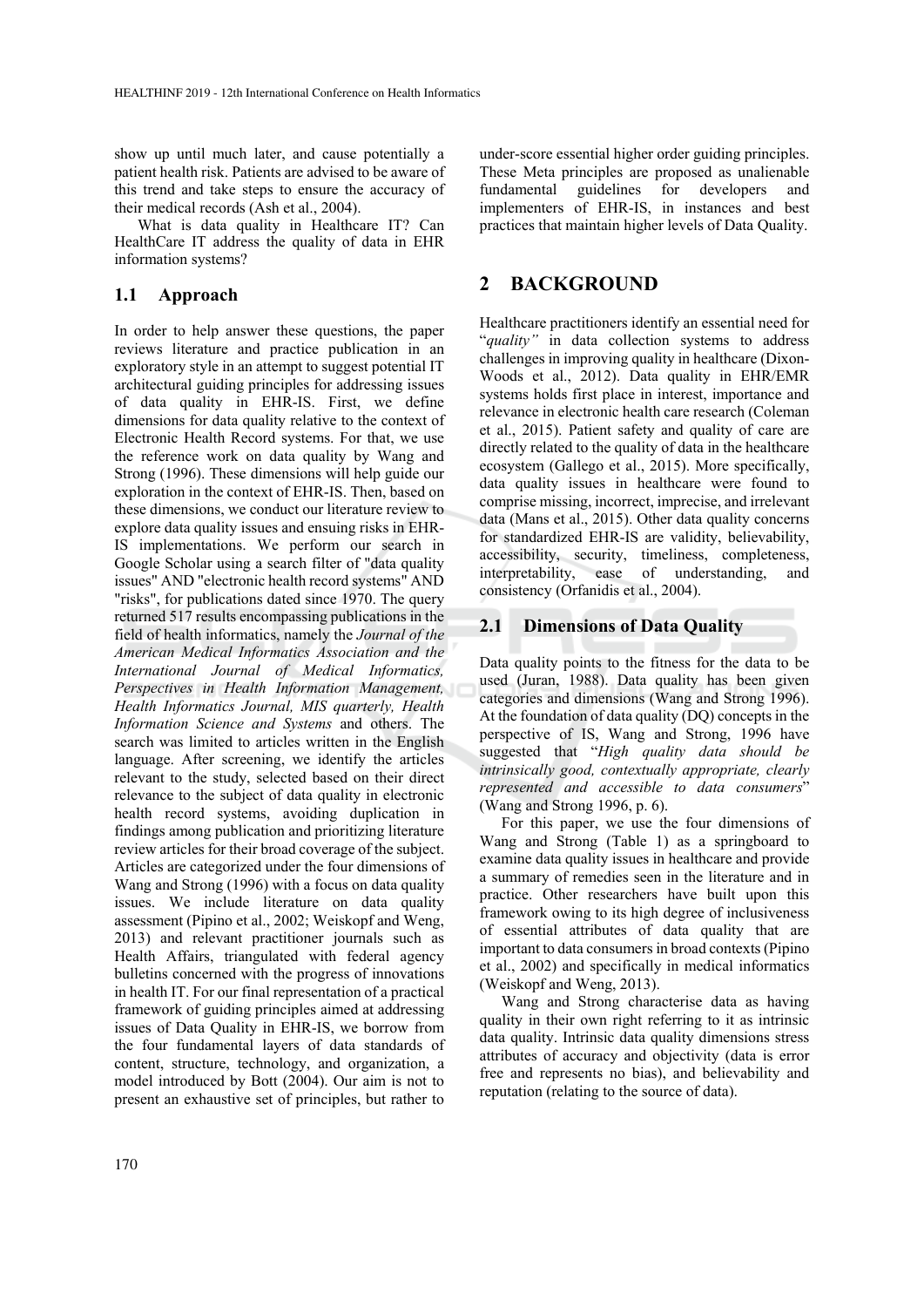Wang and Strong also stipulate that data quality must be considered within the context of the task on hand. Contextual data quality attributes relate to completeness and timeliness (levels of relevancy, value-added, and amount of data). Two other dimensions (Representational and Accessibility DQ) relate to fundamental information system (IS) functions that manipulate data. These dimensions address attributes of quality in data related to a concise and consistent representation (data<br>formatting), maintaining interpretability and maintaining interpretability and understanding (meaningful data) and accessibility. IS professionals may argue that data access authorization is to be factored into data quality, however, it is increasingly evident that data access authorization (i.e. security) as a constituent of data privacy (Wickramage et al., 2017).

Table 1: Aspects of data quality that are important to data consumers (Wang and Strong 1996, p. 6).

#### **Essential Attributes of the four Dimensions of DQ**

#### **Intrinsic DQ**

- *(Data have quality in their own right)*
- *Accuracy (also. correctness):* Data are error free
- *Objectivity:* Data represent no bias
- *Believability and reputation (also. credibility):* Data are from a trusted source

#### **Contextual DQ**

- *(Data quality is to be considered within the context of the task)*
- *Relevancy:* Data are current and provide value
- *Completeness:* Data are in the right amount for the need *Timeliness:* Data are available at the right time

#### **Representational DQ**

*(Emphasize the importance of the role of systems)*

- *Data Concordance (Concise / consistent representation):* Data have no mismatch between sources or tables of data
- *Interpretability and understanding:* Data are meaningful, with no ambiguity

#### **Accessibility DQ**

*(Emphasize the importance of the role of systems)*

 *Accessibility:* Data are readily available for use by the consumer

For the context of this paper, we presume that accessibility implicitly refers to accessibility through authorised means and will focus mainly on the level of access to important data for the task.

### **3 FINDINGS AND DISCUSSION**

### **3.1 Data Quality in Health Informatics**

The literature on data quality in relation to electronic health record systems is not profuse. Studies represent healthcare data quality as a multidimensional construct, with the most used dimensions being completeness, accuracy, correctness, consistency and timeliness (Liaw et al., 2012). The literature review shows a great deal of variability and overlap in the terms used for quality attributes (Weiskopf and Weng, 2013). For instance, "*accuracy*" was found sometimes to be used as "*a synonym for correctness, but in other articles meant both correctness and completeness*" (Weiskopf and Weng, 2013, p.145). Nevertheless, it remains that the most frequently studied attributes of data quality in healthcare are of "*credibility* and "*accuracy*" (Leite et al., 2015). Yet, there seems to be a level disparity on what attribute is priority and on what the prevalent definitions of data quality attributes could be (AHIMA, 2013). Of these, incompleteness (missing information) and inconsistency (information mismatch between sources or tables of data) for example, which render the specific patient records unusable (Mikkelsen and Aasly, 2005), were sometimes reclassified under the attribute of "accuracy" (Gendron and D'Onofrio, 2001; Hristdis, 2009). Further, dimensions of data quality are interrelated (De Amicis et al., 2006). The analysis of interdependencies of dimensions of data quality has shown trade-offs among these dimensions. For instance, the improvement of timeliness could adversely affect the accuracy (Ballou and Pazer, 1995); various degrees of data completeness may affect consistency (Ballou and Pazer, 1995). Yet, the literature review has informed this study of interesting concepts.

The following sections provide a more succinct classification of principal data quality attributes in the context of healthcare informatics as found in the literature, organized according to the four dimensions of the framework of Wang and Strong. Suggested approaches to address data quality issues are also proposed. Section 3.6 introduces risk factors associated with Data Quality, and section 3.7 produces a framework of Guiding Principles for addressing issues of Data Quality in EHR-IS.

#### **3.2 Intrinsic Data Quality**

At a glance, in the first dimension, the *intrinsic data quality* dimension (Table 2), our review of the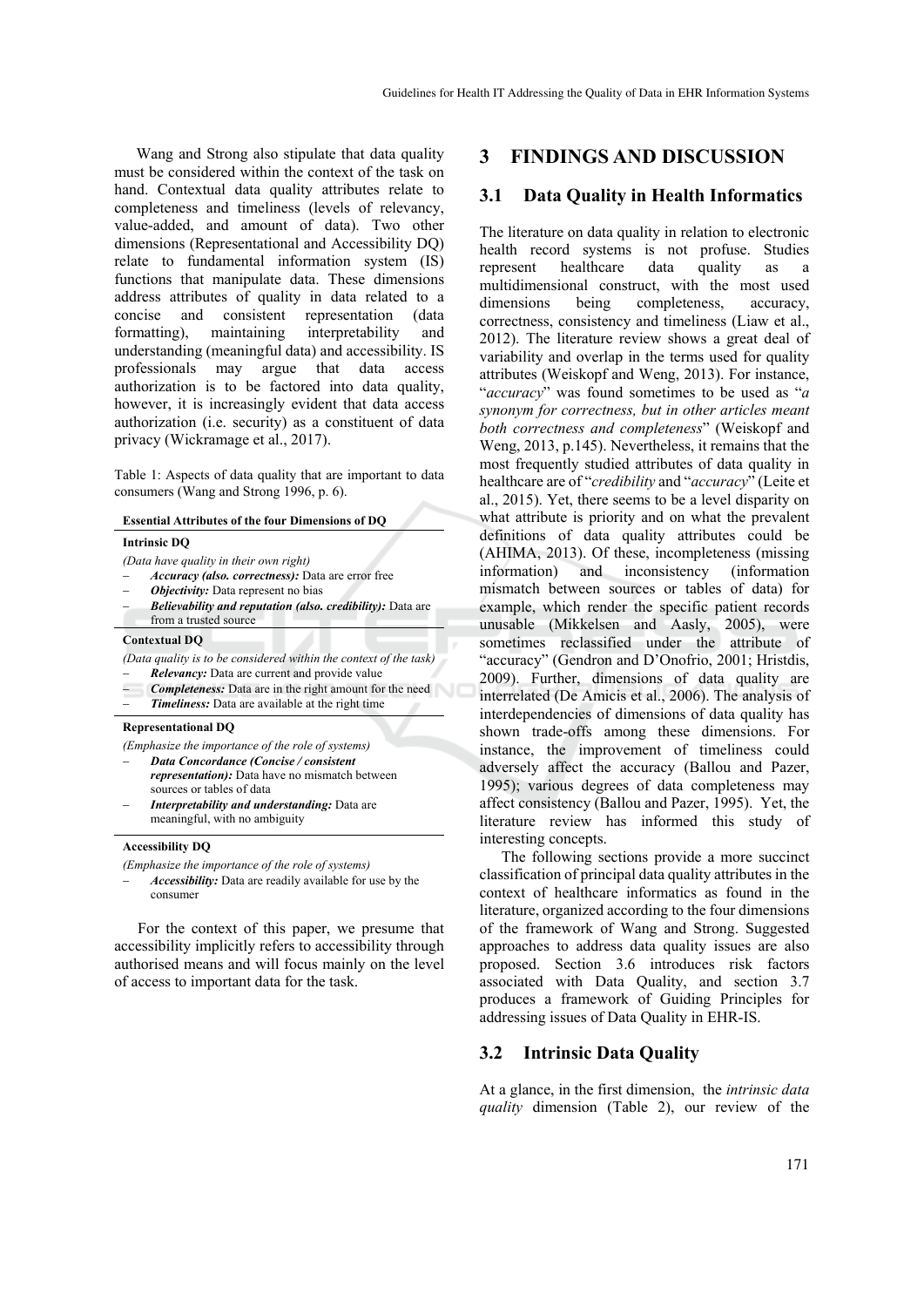literature has identified concepts of user entry of incorrect data (Wang et al., 2015; Mans et al., 2015) and errors in data transcription and data translation (Meystre et al., 2008) were identified to affect data accuracy and correctness in EHR-IS. These findings reinforce notions that data have quality in their own right and that quality could erode due to misuse and potentially improve through corrective action, often not so obvious. Objectivity, which can reflect user bias and assumptions in data entry could be corrected by comparing the data with other patients or historical values (Bayley et al., 2013).

Table 2: Challenges Affecting Intrinsic DQ.

| Challenges Affecting |  |
|----------------------|--|
|                      |  |

|  |  | <b>Accuracy</b> (also Correctness) |
|--|--|------------------------------------|
|--|--|------------------------------------|

- User entry of incorrect data / Errors in data transcription and data
- *Objectivity*
- Validity issues Corrected by comparing the data with other patients or historical values

#### *Believability and reputation (also Credibility)*

- Undetected issues are repeated causing loss of credibility
- Believability issues (e.g. unrealistic blood pressure); often more difficult to distinguish

Believability issues in data quality sometimes show as easy to detect oddity that could be addressed (e.g. unrealistic blood pressure), others, are harder to detect and are still more difficult to correct. Data provenance information of data can improve believability (Gendron and D'Onofrio, 2001). Undetected issues can be repeated causing loss of credibility. Error reduction principles have focused on regulations concerning the effective use of technologies (Lu et al., 2005; Aimé et al., 2015). These regulations and associated best practices introduce concepts for error handling, normalization and terminology mapping included in system design (Dolin and Alschuler, 2011). Alerting functions for incorrect data entry are recommended (Moss and Berner, 2015; Qureshi et al., 2015). In order to reduce the chances of error due to language barriers (Blumenthal and Tavenner, 2010), the use of local terminologies is suggested with a lexicon built into the system to map terminologies used to standard dictionaries for interoperability (Aimé, et al., 2015). Practices involving data comparison with other patients or values the patient history, was found to improve the objectivity of the data collected (Bayley et al 2013). On the other hand, data credibility is sustained when the data collection associates data

provenance information (Gendron and D'Onofrio, 2001).

Hence, we summarize suggested approaches to address Intrinsic DQ issues, namely, as follows:

- Establish regulations concerning technologies for error reduction / normalization
- **Ensure that error reduction and terminology** mapping included in system design.
- Implement alerting functions as a warning for incorrect data entry
- Use of local terminologies in standard dictionaries for interoperability
- Encourage practices of data comparison with patients / values from patient history (objectivity)
- **Stress the importance of data provenance** information (traceability)

### **3.3 Contextual Data Quality**

Our review has isolated data quality challenges pertaining to the second dimension that treats the *contextual data quality* dimension (Table 3), a function on how data elements are collected, treated and manipulated. Challenges to attributes of contextual data quality relate to maximizing the use of structured data for accurate interpretation.

Table 3: Challenges Affecting Contextual DQ.

| <b>Challenges Affecting</b> |  |
|-----------------------------|--|
| Relevancy                   |  |

- Insufficient information content of data
- Varying levels of IT literacy among care team

*Completeness* 

 Missing / Omitted data (lack of time for data entry)

*Timeliness* 

- Timely collection and available data
- Delay in data entry by practitioners, nurses and labs often due to workload
- System introduced delays / synchronization with separate systems / distributed databases.
- Operational issues hinder timely data entry

The literature review shows that data quality in EHR systems may withstand irrelevant (Mans et al., 2015), insufficient and incomplete data which in some instances could be due to lack of time for data entry (Bayley et al., 2013). The use of classifications and controlled vocabularies normalize the data collected (Hennessy et al., 2013) and a versioning capable repository keeps the proper data context (Dolin and Alschuler, 2011).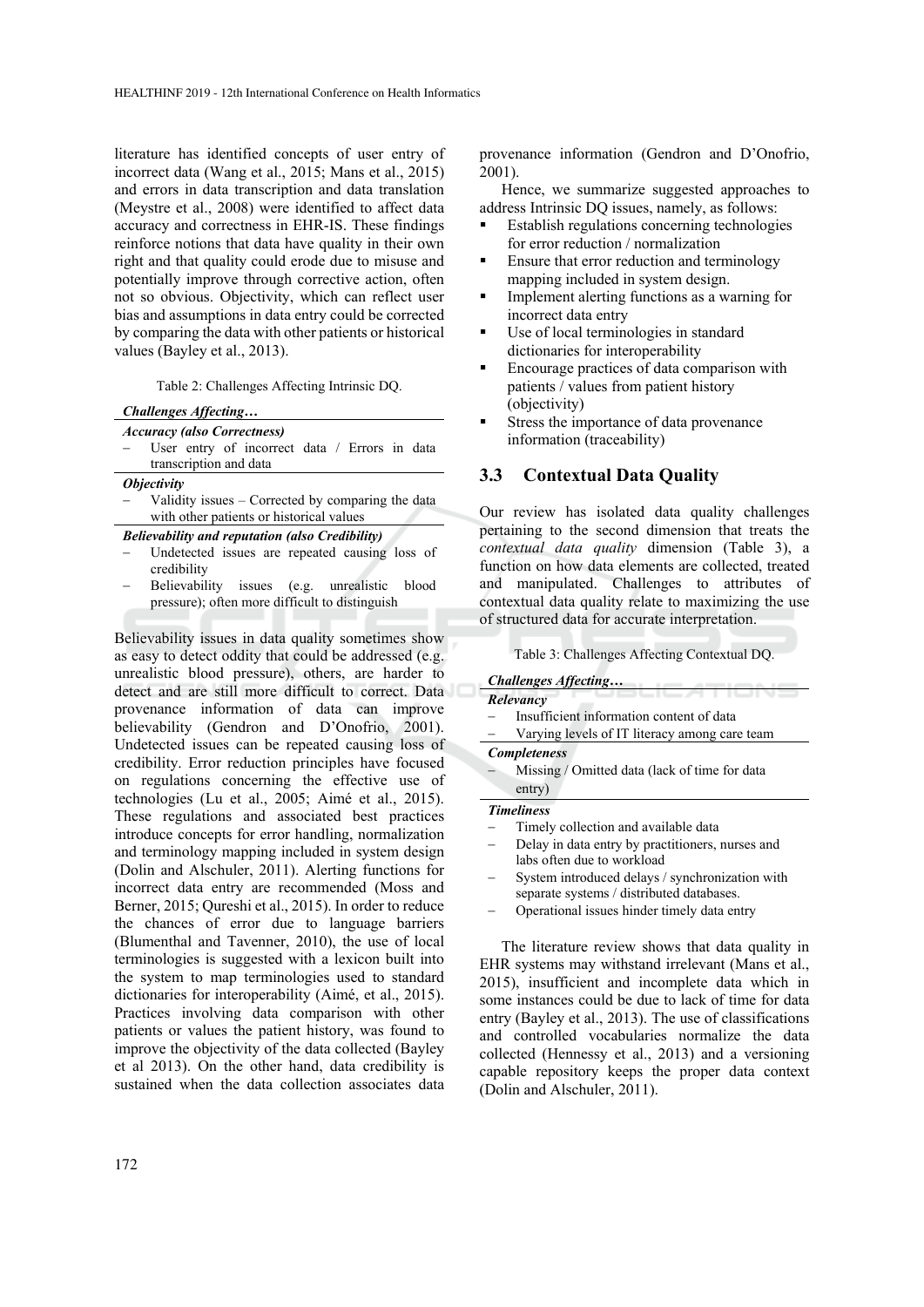Timeliness of data was indicated as an important attribute for high quality EHR systems as it directly relates to quality of patient care (Liaw et al., 2012). Timely collection and accumulation of available data is a foundation data quality for quality of care (Hopf et al., 2014). Delay in data entry by practitioners, nurses and labs due to workload could negatively affect timeliness and eventually lead to data incompleteness if never performed, forgotten or fell victim to data literacy levels of the data entry collaborator (Lluch, 2011). Further, the literature emphasizes changes to processes and that reduce workload issues to avoid delay in data entry (Hopf, 2014). Hosting systems in multiple location, with different standards for database synchronization (Srour and Badr, 2017) could introduce a negative effect on data timeliness and data quality (Willis-Shattuck et al., 2008).

Therefore, we could summarize suggested approaches to address Contextual DQ issues, namely, as follows:

- Maximize the use of structured data for accurate interpretation.
- The use of classifications and controlled vocabularies to normalize the data collected
- The use of versioning capable repository in order to keep the proper data context
- Emphasis on changes to processes that reduce workload to avoid delay in data entry

### **3.4 Representational Data Quality**

The literature reviewed included challenges affecting *Representational data quality attributes* (Table 4)*,*  depicted as the third dimension, to emphasize the importance of the role of systems functions which are largely discussed in the context of data *consistency,*  and include prescriptive guidance on the need of data accreditation standards for the removal of inconsistency and duplication. Data could be collected from multiple sources in the ecosystem, even from remote mobile sensors in the use of telemedicine (Hennessy et al., 2013). This creates opportunities for inconsistencies in data. Multiple site implementations (Liaw et al., 2012) and data gathered from different sources that may use conflicting standards for data representation (Gendron and D'Onofrio, 2001), structure (Bott, 2004) and definition (Bayley et al 2013) contribute greatly to potential of inconsistencies.

System design flaws could introduce data corruption (Hoffman and Podgurski, 2008; Phillips and Fleming, 2009) and information mismatch between sources or tables of data. Attributes of

interpretability (meaningful data with no ambiguity) refer to the need to maintain user-friendliness and proper functionality of system interfaces (Jones et al., 2011; Phillips and Fleming, 2009) and reduce imprecise or ambiguous metadata (Mans et al., 2015). Ensuring interoperability through the definition of standardized terminologies is essential to remove ambiguity and maintain interpretability (Murff et al., 2011; Bayley et al 2013). Discrepancies between data fields must be virtually eliminated in order to reduce issues with interpretability (this is improved using constructed data sets for the user to choose from and avoid the use unstructured text). Fundamentals based on architectural models for semantic interoperability, initiatives and standards are imperative to counter data quality risk factors in human and systems implementation errors. Well-defined ontological foundations address semantic interoperability, clinical decision support and complexity of information systems models (Liaw et al., 2012).

Table 4: Challenges Affecting Representational DQ.

#### *Challenges Affecting…*

#### *Data Concordance (Concise / consistent representation)*

- Lack of standardized terminologies
- Data corruption due to system bugs
- Data mismatch from different sources / multisite implementations / different standards
- Data accreditation standards needed for the
- removal of inconsistency and duplication
- System design flaws introduce data corruption
- Varying standards of data structure (level of structured data implementation)

#### *Interpretability /Understanding (meaningful, with no ambiguity)*

- Discrepancies between data fields
- Complicated with use of unstructured text
- Interoperability Standardized terminologies
- System interface problems
- Lack of user-friendly functionality
- Imprecise data or ambiguous metadata

Thus, approaches to address representational DQ pivot around:

- Implementing principles of standardization with reference to best practices that address systems and implementation issues
- Addressing semantic interoperability, clinical decision support and complexity of information systems models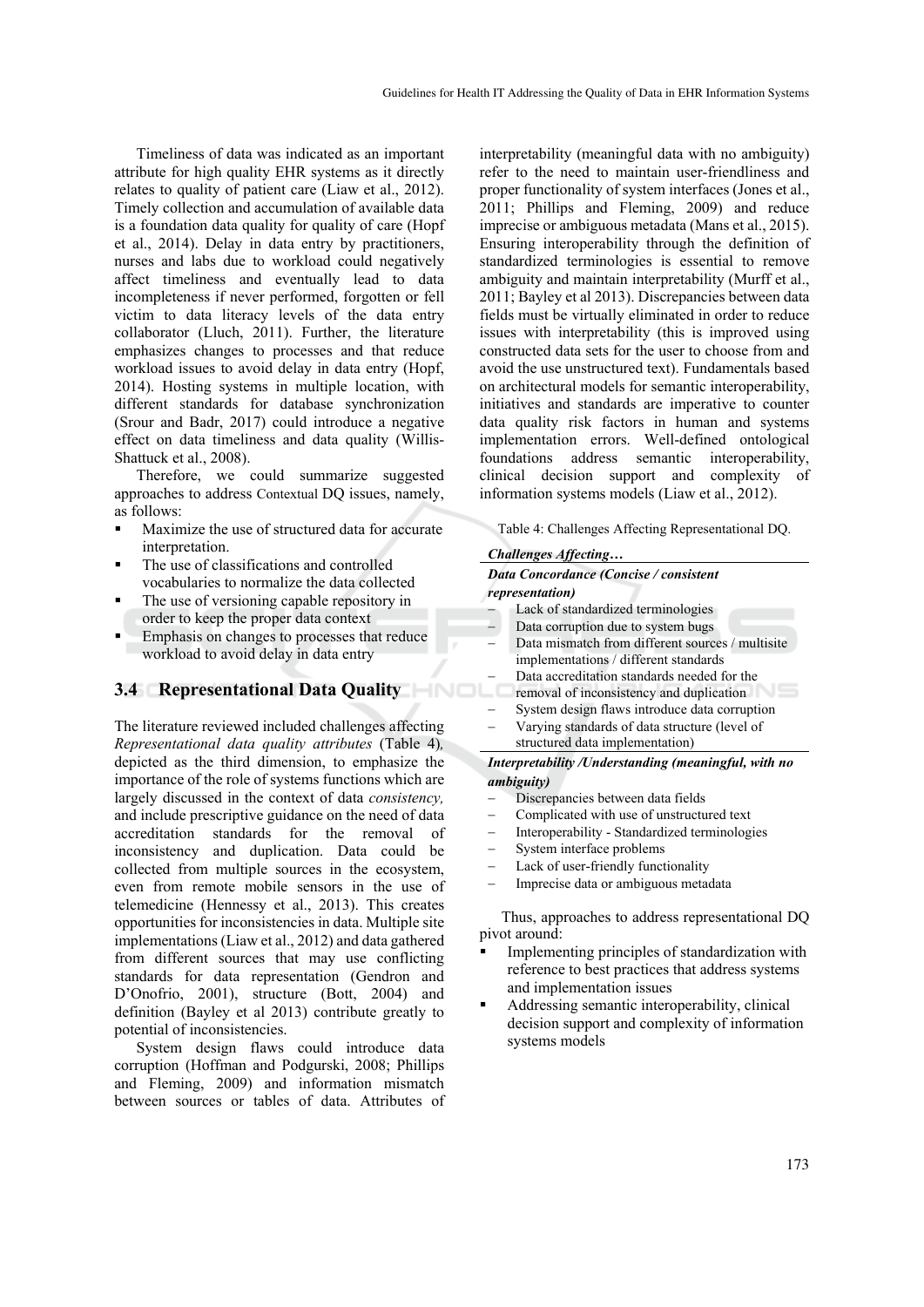### **3.5 Accessibility Data Quality**

Lastly, grouping challenges that affect the availability of data into the fourth dimension, the essential attribute of *accessibility data quality* (Table 5). This dimension mandates a requirement of easy to use interfaces (Magrabi et al., 2015), availing the user to different data formats (Häyrinen et al., 2008), through any system and from any location. A vulnerability can be observed due connectivity and system availability issues (Gendron and D'Onofrio, 2001; Bayley et al., 2013). In an era of patient centered healthcare, patients have control over who has access to their data and in what circumstances (Cimino et al., 2002). The implementation of easy to use portals and interfaces (Gendron and D'Onofrio, 2001) should maintain accessibility in different data formats, through any system and from any location with secured portals for patients to control access to their records (Häyrinen et al., 2008). Accessibility constraints should limit different levels of users to access the data based on their credentials and must maintain compliance with HIPAA (Health Insurance Portability and Accountability Act of 1996) guidelines to ensure the security and privacy of data. Limited authorizations to data access can also contribute to data quality by limiting the chances of erroneous data entry.

Table 5: Challenges Affecting Accessibility DQ.

*Challenges Affecting…*

#### *Accessibility (Data readily available for use by consumer)*

- Vulnerable to system availability issues
- Ease of use issues hindering access to data
- Different levels of authorized users access
- Different data formats, systems and locations
- Lack of standardized terminologies

*Recommended Approaches…*

- Conducting thorough testing of EHR-IS applications for usability
- Implementing easy to use portals / interfaces maintain accessibility in different data formats,
- Providing levels of authorized users in compliance with HIPAA privacy guidelines
- Limiting authorizations to data access, limiting chances of erroneous data entry.

Therefore, in order to address accessibility DQ issues the literature indicates:

- Conducting thorough testing of EHR-IS applications for usability
- $\blacksquare$  Implementing easy to use portals / interfaces maintain accessibility in different data formats,
- Providing levels of authorized users in compliance with HIPAA privacy guidelines

 Limiting authorizations to data access, limiting chances of erroneous data entry.

### **3.6 EHR-IS Data Quality Risk Factors**

This section looks at the literature to identify salient risk factors associated with data quality variations introduced by human or system errors in EHR-IS.

#### **3.6.1 Human and User Errors**

EHR-IS are reliant on data prone to potential mistakes emanating from accidental errors in data entry (Wang et al., 2015), in medication dosage (Kaushal et al 2003), in data transcription or even in translation, such as in transcripts of voice recognition dictation system (Meystre et al., 2008). Data errors such as data that have been compromised, partially transferred between interconnected systems, wrongfully translated, entered in error or mixed up with someone else's, etc. present an issue with data quality and a risk on patient safety (Barkhuysen et al 2014). Easy to use interfaces with predefined archetypes could alleviate impending risks of data entry. Other risks could be caused by errors of data omission (Phillips et al., 2009). This risk could manifest in the form of patient safety and quality of care (Gallego et al., 2015), costly medical malpractice liability (Mangalmurti and Mello, 2010), and or health threatening prescription errors (Singh et al., 2009), especially if multiple repeated events are incurred before such issues are detected. Secured portals have enabled patients to control who can have access to their data (Cimino et al., 2002). Patient engagement practices bring forth potentials for enhancing the quality of care. Policies and procedures related to record management are required to sustain accuracy, integrity, and quality in patient records, especially in such situations where patient data entries are permitted and incorporated into the record (Bonomi et al., 2016).

#### **3.6.2 System and Data Errors**

Analysis and design of data quality issues are an integral part of the development of an EMR system (Orfanidis et al., 2004). Problems involving human factors were found four times as likely to result in patient harm as technical problems; Nevertheless, EMR system failures such as migration of records between systems, power failures, computer viruses and messaging failures, etc. were found to account for the majority of IT related EMR events (Magrabi et al., 2015). IS practitioners are urged to address safety concerns unique to EMR technology in the contexts of EHR-enabled health care (Rea, et al 2012). At the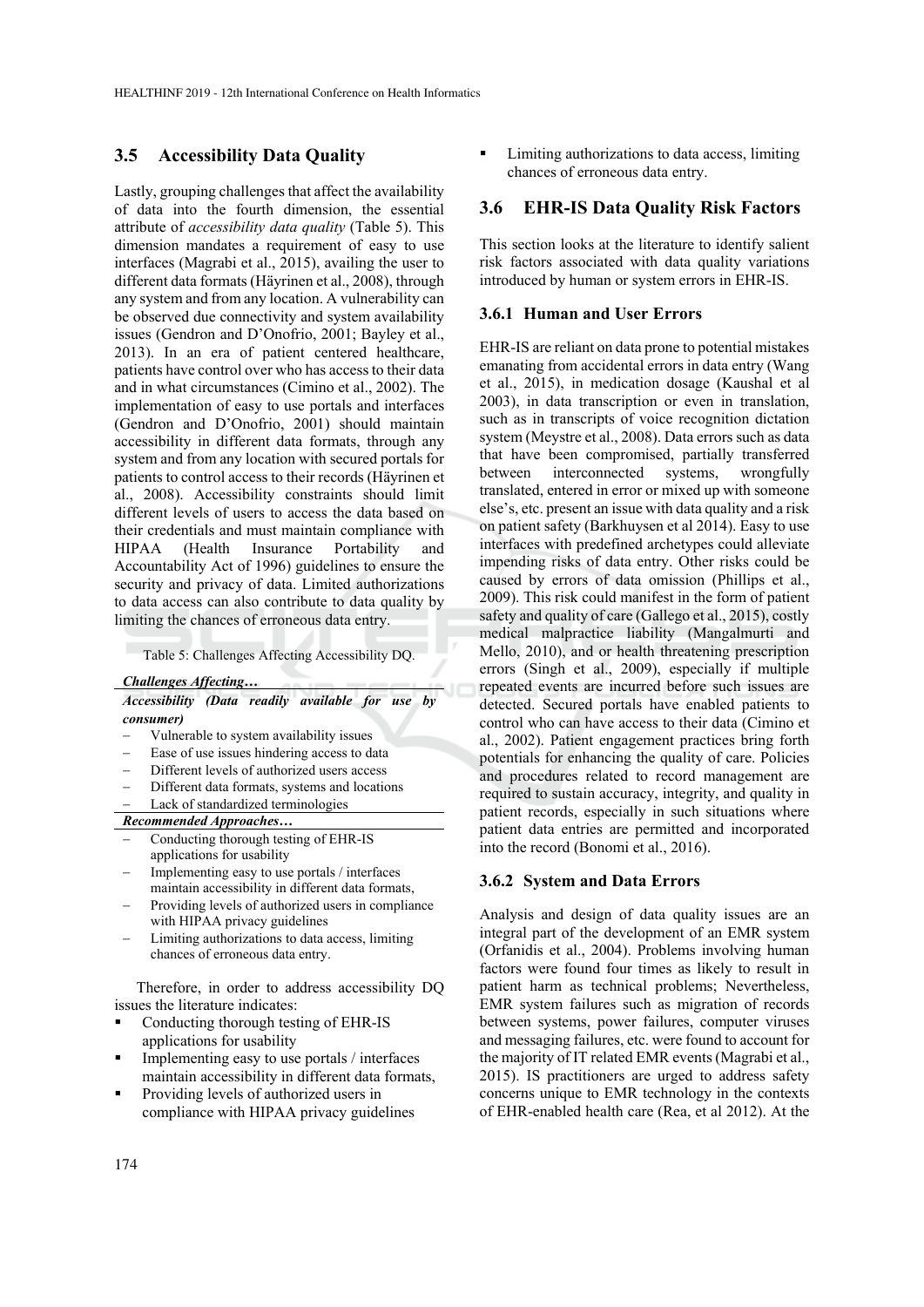time of their research, (Bates, et al., 2003) found, that nearly half of serious medication errors related to the fact that clinicians had insufficient information about the patient and the medication prescriptions (Fleming, et al 2011), possibly due to varying levels of IT literacy among care team (Lluch, 2011). Ease of use is fundamental for risk reduction in EMR-IS. "*Usability errors occur as a result of system complexity, lack of user-friendly functionality (e.g., confusing user interfaces) or workflow automation incompatibility* (Phillips and Fleming, 2009). Vendors of EMR systems often add functionalities to their interface design to assist with support and documentation (Weir et al., 2003), such as copy and paste, templates, use of standard phrases and paragraphs, and automatic object insertion (e.g., clinical values brought in from other parts of the electronic record). However, when used without proper education and controls, "*these features can lead to inaccurate documentation and potentially result in medical errors or allegations of fraud*" (AHIMA (2012). On the other hand, templates can guide documentation so that elements essential to demonstrating appropriate care are not ignored. Such features could improve the efficiency of data capture, timeliness and legibility, and consistency and completeness of documentation (Reed et al., 2012). In some unfortunate cases, templates automatically fill in data elements based on certain patient characteristics or other data entries, even though this default information is not an accurate representation of that particular patient encounter (Bowman, 2013).

Embedded clinical-decision support (CDS) systems are prone to human error and cognitive constraints (Sittig and Singh, 2012). Clinical decision support systems can still give wrong clinical advice even when designed and implemented according to high-quality standards, and is working as intended (Garg et al., 2005). Electronic records replacing paper-based records have introduced what is referred to as "adjacency error," in which a provider selects an item next to the intended one in a drop-down menu, such as the wrong patient or medication (Ash et al., 2004).

Programming error that incorrectly converts from one measurement system to another (e.g., pounds to kilograms or Celsius to Fahrenheit) could occasionally introduce undetectable errors (Phillips and Fleming, 2009). The implementation of alerting mechanisms for clinical decision support tools (Moss and Berner, 2015) are incorporated into electronic prescription system for instance (Qureshi et al., 2015). Disabling functions of these alerts based on the practitioner's perception that they are distracting or

disruptive (alert fatigue) could result in a critical safety feature not being deployed when needed (Wheeler, 2015).

The complexity of real life situations can disrupt proper operation of the system and render CDS recommendations unusable, especially in case of frequent use of workarounds (Ash et al., 2004). Further, atypical circumstances, such as unusual combinations of conditions or local lack of resources, are not always taken into consideration. The number of decision tree options becomes too great and the system becomes impossible to maintain and use (Sittig and Singh, 2012). Ultimately, the trustworthiness and integrity of the health record are damaged.

#### **3.6.3 Implementation Risks**

Patient safety risks can certainly vary with the implementation stages of EMR in an organization (Lenert, 2002). Priorities for patient safety in the midst of an EMR rollout have been noted to differ from those of an organization that has used a fully integrated EMR system for 5 or more years (Dean et al., 2011). Issues with delays in data entry by practitioners, nurses and labs due to workload and operational issues hindering timely data entry. Insufficient training and preparation is liable to introduce data quality issues due to varying levels of IT literacy among care team (Lluch, 2011). EMR and related health information system designers and those responsible for integrated EMR implementation and management should be aware of the related types of errors and should take them into account as they build and implement such systems. These types are often due to (1) system faults, (2) metadata setup errors, (3) completeness of tests (how to backtrack data) and (4) system configuration errors (Ash et al., 2004). The risk of EHR downtime on clinical operations and patient safety increases with tightly coupled systems and widespread geographic areas (Sittig and Singh, 2012). Disparate systems and distributed data bases introduce delays in data synchronization (Srour and Badr, 2017). Patient safety could then be compromised as a result of miscommunication between the components of an EHR system causing a potentially unavoidable metadata mismatch.

### **3.7 Framework**

In order to further the sense-making of our approach, we propose a higher order classification of the recommended approaches identified in the literature.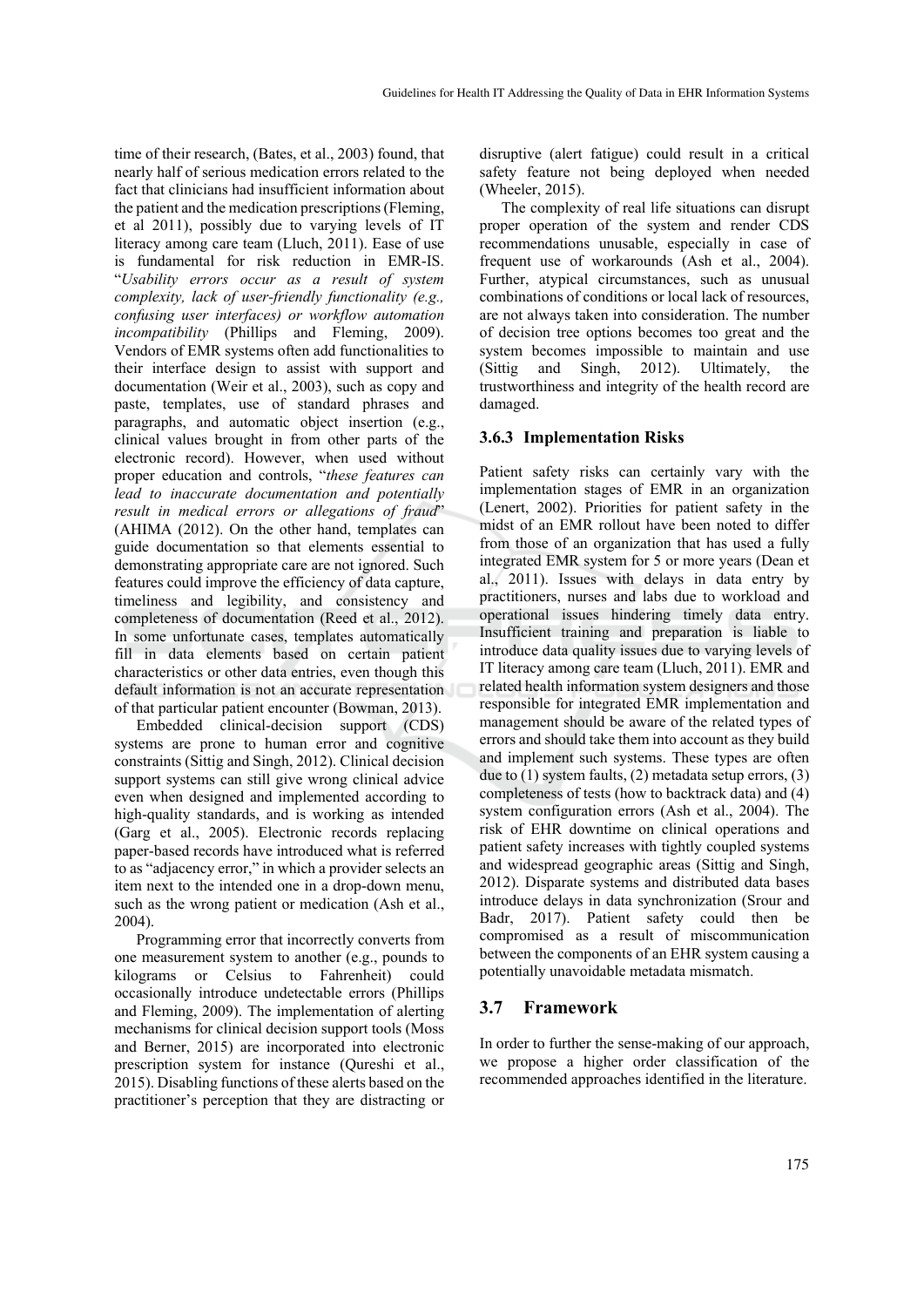This classification is presented in a framework for addressing issues of Data Quality in EHR-IS (Table 6) using the suggested model of Bott, 2004 who have classified data standards under four fundamental layers: content, structure, technology, and organization (Bott, 2004). From our result in the previous sections, in the context of dimensions of data quality, potential measures to address the risks associated with implementation and use errors, it becomes clear that data quality standards for EMR-IS span all of these four layers.

Therefore, for our framework, we choose to triangulate our findings with this four-layer model in order to add rigor and significance to our framework. That said, for our final representation of the framework of guiding principles aimed at addressing issues of Data Quality in EHR-IS, we represent our findings under these four fundamental layers:

- *The Content Layer* deals with terminological issues such as classifications or controlled vocabularies.
- *The Structure Layer* defines dataset related practices improve data quality in EHR (Boyle and Cunningham, 2002) and are required for traceability (Yun and Kim, 2007).
- *The Technology Layer* contains regulations concerning technologies in healthcare aimed at error reduction (Lu et al., 2005).
- **The Organization Layer** relates to organizations to addressing organizational challenges c associated with the introduction of EHR- IS into patient care practices. These challenges generally relate to structure, policies and processes.

#### **3.7.1 Principles for Data Error Control**

Tied to the **content layer**, we introduce the first guiding principle of "*data error control*" that supports the implementation of industry regulations concerning technologies aimed at error reduction through the application of concepts for error handling, normalization and terminology mapping included in solid system design. Thus, normalizing data collected from multiple sources (Hennessy et al., 2013). To that effect the Health Level Seven (HL7) standard specifies the structure and semantics of "*clinical documents architecture*" (Clinical Document Architecture standards - CDA) for the purpose of quality data exchange (Yun and Kim, 2007). User interfaces would implement alerting functions for incorrect data entry designed to reduce the potential of alert fatigue (too many systemgenerated alerts that tend to be ignored).

Systems must maintain data provenance information to reinforce data validity and credibility. Finally, preserving the local terminologies can lower the risk of error by keeping familiar references in the interfaces and mapping them in the backend to standards of semantic interoperability standards through the exploit of meaningful use APIs.

### **3.7.2 Context of Maintaining Quality Data - Structured Data Handling**

Standards that define the **structure layer** concentrate on data repository structures reducing unstructured data elements such as notes and free form data that could be limited and constrained to a structure for dissemination and reporting. For this layer, a guiding principle points to the "*Context for maintaining quality data*". This principle stipulates that EHR-IS data management systems ought to be conceived in the mindful context for maintaining quality data namely in the preservation of data relevancy, completeness and timeliness. This relies on designs that maximize structured data use, classifications or controlled vocabularies for completeness check.

A structured data approach in necessary that incorporates formatting for patient data (personal record). Structured data could include vital signs, diagnosis, prescription drugs related data and event reporting (Declerck et al., 2015). Such system would implement versioning capable repositories for contextual validation and reference.

### **3.7.3 Principles of Systems Design**

A third set of guiding principles tackles the **technology layer** and rests on fundamentals of "*system design*". One of this principle's primary edicts is to advocate lower system design complexity. On the data management backend, this principle supports quality attributes of interpretability and understanding (meaningfulness, with no ambiguity).

Thorough metadata entry validation routines must be considered to reduce metadata setup errors and use archetypes in data definition in order to reduce issues in terminologies. In order to sustain a concise and consistent representation of data, attention ought to be drawn to how to backtrack erroneous, corrupt or damaged data. Data accreditation standards could be applied for the removal of inconsistency and duplication in structured data.

From an infrastructure perspective, special architectural considerations would be associated with the reduction of risk of system failure with an emphasis on thorough testing during and after the implementation. Accessibility ought to be certified in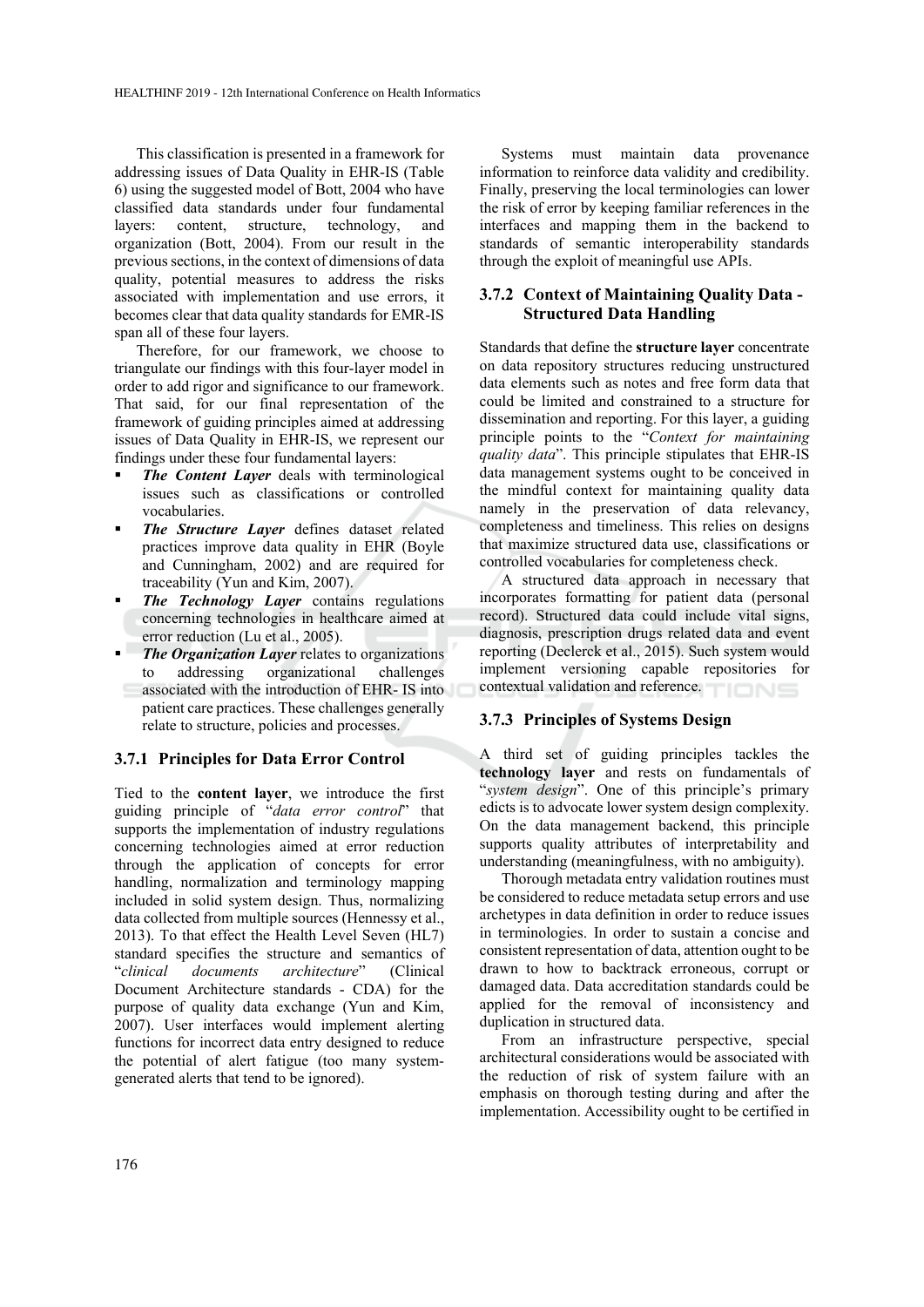different data formats, through any system and from any location. Secured portals could be used for patients to control access and help routinely inspect and validate their health data for HIPAA compliance.

Establishing consistency among EHR systems, meaningful use APIs set standards for user interface applications (patient, clinician, payer, etc.), semantics and language translation, search and index functionality and how chart and record data are stored (Blumenthal and Tavenner, 2010).

### **3.7.4 Addressing the Organizational Context**

The fourth and last set of principles brought forth in this framework, borrows its significance from organizational change management principles. Organizational changes must be built into the adoption process of an EHR-IS in order to ease adoption resistance, avoid the obstacles of IT literacy, reduce the workload of the staff and realign the processes for optimal workflow in data collection. The introduction of EHR- IS into patient care practices challenge organizations to develop changes in structure, policies, incentives and processes. The organizational layer, as introduced by the literature, treats those changes in processes, guidelines, roles and protocols required and caused by the usage of an EHR system in an organization (Poissant et al., 2005). Rearranged working relationships, schedules, authorities and prerogatives could damage the interaction among the healthcare team or improve it based on the team's readiness to face the shifting in roles and responsibilities (Willis-Shattuck et al., 2008). Process standardization contributes to data quality by readapting the data contributors to different EHR data requirements and new workflows (Hopf, 2014). Notwithstanding, the required changes in business processes, guidelines, roles and protocols are considered baseline in improving the performance of the healthcare team and the stakeholders of the EMR-IS data (Willis-Shattuck et al., 2008), and may apply as a foundation for any data quality conversation.

# **4 CONCLUSION**

The paper builds upon existing academic and practitioner work to consolidate principal data quality attributes in the context of healthcare informatics. We perform an in depth exploratory literature review to develop a broad overview of electronic health records data quality risk factors, expose challenges in assessing data quality in electronic health record

information systems (Tables 2, 3, 4 and 5) and explore approaches in addressing issues of data quality in electronic health record information systems (Sections 3.1 to 3.5). Then, in order to extract relevant architectural guidance, we consolidate the information into guiding principles for addressing issues of DQ in EHR-IS using categorization four fundamental layers of data standards of content, structure, technology, and organization (Bott, 2004).

As a final step, based on these fundamental layers of data standards, we present the framework with 4 Meta Principles that categorize a set of Guiding Principles for addressing issues of Data Quality in EHR-IS (Table 6):

- *P1: Principles of error control and minimization;*
- *P2: Principles for maintaining data quality through rigorous data structure and versioning;*
- *P3: Key system design principles for data quality assurance; and*
- *P4: Providing the organizational context for "fit for use" data quality sustainability.*

### **4.1 Contribution and Further Research**

Software developers in health information systems can exploit the guidelines in table 6 in order to improve the quality of data in their design and implementation of their product. Without necessarily introducing new concepts, the principal contribution of the paper aims at raising the awareness of developers and users of EHR-IS platforms and components regarding the importance, essential dimensions of data quality. As a focusing lens, the framework provides a reference for designing EHR-IS offering a guideline for implementing measures for data quality.

Approaches in addressing issues of data quality (DQ) in EHR-IS have limitations. Measuring data quality is a complex process requiring a systemic approach to data quality assessment. The level of use of structured data that may not be sufficient for the assessment of data quality in an EHR setting (Weiskopf and Weng, 2013), narrowing the scope to data verification and validation (Sachdeva and Bhalla, 2012). On the other hand, the use of gold standards for assessing data quality can be hindered by multisite systems and databases (Bae et al., 2015). Failure to extract data from all locations and to transform into a common format would result in incomplete data. Assessing completeness and concordance of the data set may prove more successful.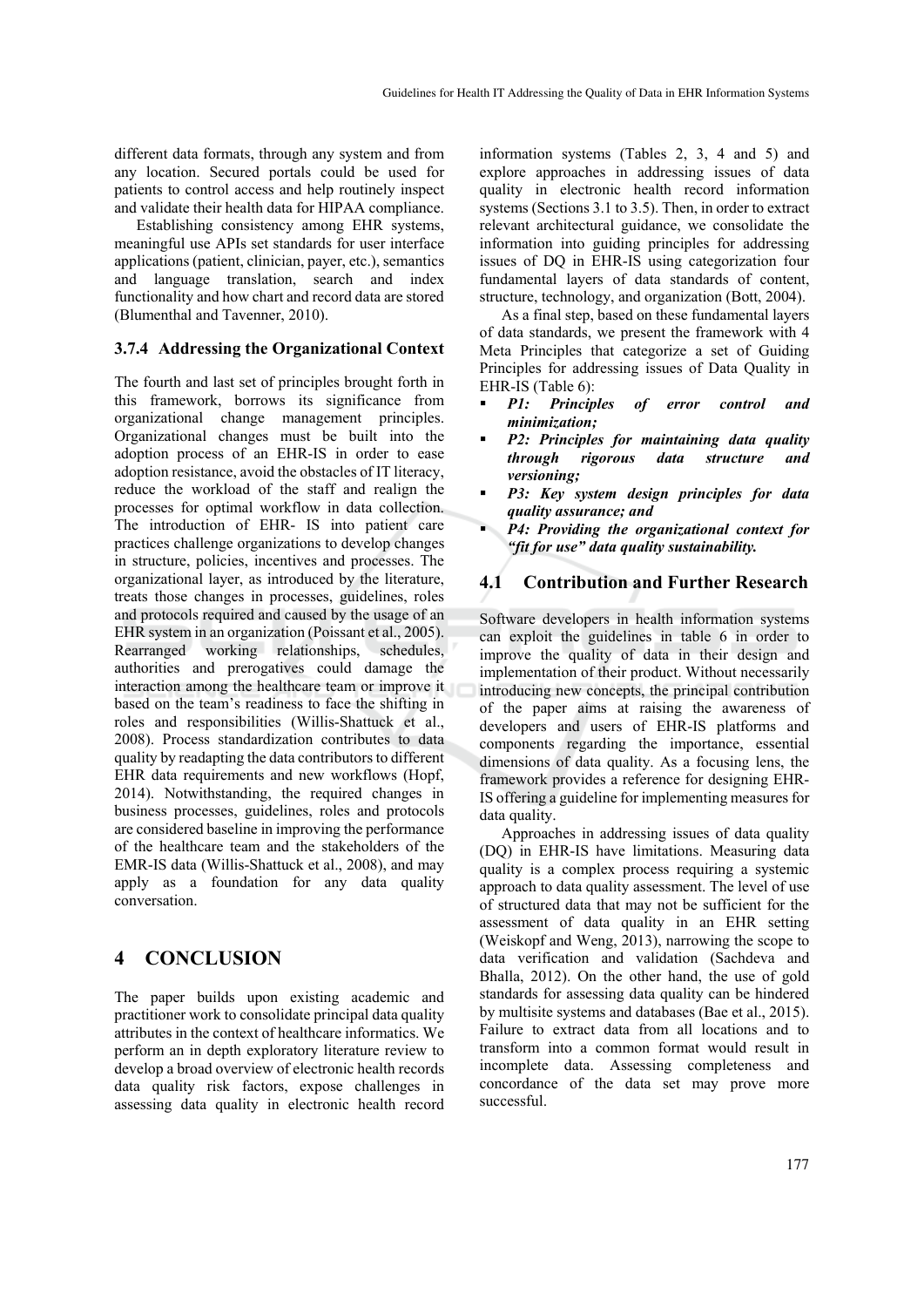Hence, further research could be useful in evaluating approaches to measure data quality in Healthcare and relate it to out framework to close the feedback loop into the success of its implementation.

### **4.2 Limitations**

This paper succeeded in connecting academic knowledge with practitioner and legislative approaches to achieve data quality. Nevertheless, in order to manage the risks associated with the quality of data, assessment must be improved.

We recognize also that this paper has limitations in that it looked at only English publications in peerreviewed journals and renowned practitioner publications.

Another limitation could also be in researcher bias in the classification of certain concepts. Though this was a successful approach to build a thorough research product, improvements are always possible.

Table 6: Proposed Framework for Approaches Addressing Issues of Data Quality in EHR-IS.

| <b>Meta Principles</b>             | <b>Guiding Principles (Related DO Dimension)</b>                                                                              |  |
|------------------------------------|-------------------------------------------------------------------------------------------------------------------------------|--|
| P1. Principles of Error            | Establish regulations concerning technologies for error reduction / normalization - (Intrinsic DQ)                            |  |
| <b>Control and Minimization</b>    | Implement alerting functions for incorrect data entry - (Intrinsic DQ)<br>-                                                   |  |
| (Content Layer)                    | Use of local terminologies in standard dictionaries for interoperability - (Intrinsic DO)<br>$\equiv$                         |  |
|                                    | Stress the importance of data provenance information (traceability) - (Intrinsic DO)<br>$\equiv$                              |  |
| P2. Principles for                 | Maximize the use of structured data for accurate interpretation - (Contextual DQ)<br>$\equiv$                                 |  |
| <b>Maintaining Data Quality</b>    | Use classifications and controlled vocabularies to normalize the data collected - (Contextual DQ)<br>$\overline{\phantom{0}}$ |  |
| (Structure Layer)                  | Use of versioning capable repository in order to keep the proper data context - (Contextual DQ)<br>$\overline{\phantom{0}}$   |  |
| P3. Key System Design              | Ensure that error reduction and terminology mapping included in system design (Intrinsic DQ)<br>$\overline{\phantom{0}}$      |  |
| <b>Principles for Data quality</b> | Focus of features to reduce Metadata Errors - (Intrinsic DO)<br>-                                                             |  |
| <b>Assurance</b>                   | Implement semantic interoperability, clinical decision support / Error reduction - (Contextual DQ)<br>$\equiv$                |  |
| (Technology Layer)                 | Reduce complexity of information systems models - (Representational DQ)<br>-                                                  |  |
|                                    | Implement standards with reference to best practices to reduce systems and implementation issues                              |  |
|                                    | and reduce the risk of system failure - (Representational DQ)                                                                 |  |
|                                    | Provide levels of authorized users in compliance with HIPAA privacy guidelines (secured portals                               |  |
|                                    | for patients to control access) - (Accessibility DQ)                                                                          |  |
|                                    | Limit data access for reduced chances of erroneous data entry - (Accessibility DQ)                                            |  |
|                                    | Lower complexity of system design - (Accessibility DQ)                                                                        |  |
| SCIENCE                            | $\overline{\phantom{a}}$<br>Conduct thorough testing for usability-including how to backtrack data) - (Accessibility DQ)      |  |
|                                    | Implementing easy to use portals / interfaces maintain accessibility in different data formats,<br>$\equiv$                   |  |
|                                    | through any system and from any location - (Accessibility DQ)                                                                 |  |
| P4. Providing the                  | Identify and implement required process changes for data entry accuracy - (Intrinsic DQ)<br>$\qquad \qquad -$                 |  |
| <b>Organizational Context</b>      | Encourage practices of data comparison with patients / values from patient history - (Intrinsic DQ)<br>-                      |  |
| for Data Quality                   | Emphasize process changes to that reduce workload / avoid delay in data entry - (Contextual DQ)<br>$\equiv$                   |  |
| Sustainability                     | Address workload issues induced by the insertion of the EHR-IS, possibly through quick reference<br>$\equiv$                  |  |
| (Organization Layer)               | guides, online help and easy navigation - (Accessibility DQ)                                                                  |  |
|                                    | Address IT literacy issues through training and features for adoption support - (Accessibility DQ)                            |  |

### **4.3 Compliance with Ethical Standards**

This research represents no conflict of interest and did not receive any specific grant from funding agencies in the public, commercial, or not-for-profit sectors.

## **REFERENCES**

- AHIMA 2012. "Electronic Documentation Templates Support ICD-10-CM/PCS Implementation." *AHIMA Practice Brief, 2012*.
- AHIMA 2013. "Integrity of the Healthcare Record: Best Practices for EHR Documentation." *Journal of AHIMA 84, no.8 (August 2013): 58-62.*
- Aimé, X, et al 2015. Semantic interoperability platform for Healthcare Information Exchange. *IRBM, 36(2), 62-69.*
- Ash, J. S., Berg, M., & Coiera, E. 2004. Some unintended consequences of information technology in health care: the nature of patient care information system-related errors. *JAMIA, 11(2), 104-112.*
- Ash, J. S., Berg, M., & Coiera, E. 2004. Some unintended consequences of information technology in health care: the nature of patient care information system-related errors. *JAMIA 11(2), 104-112.*
- Bae, M. D., Charles, J., Griffith PhD, S., Fan PhD, Y., Dunphy, R. N., Thompson, M. S., … & Irene, L. 2015.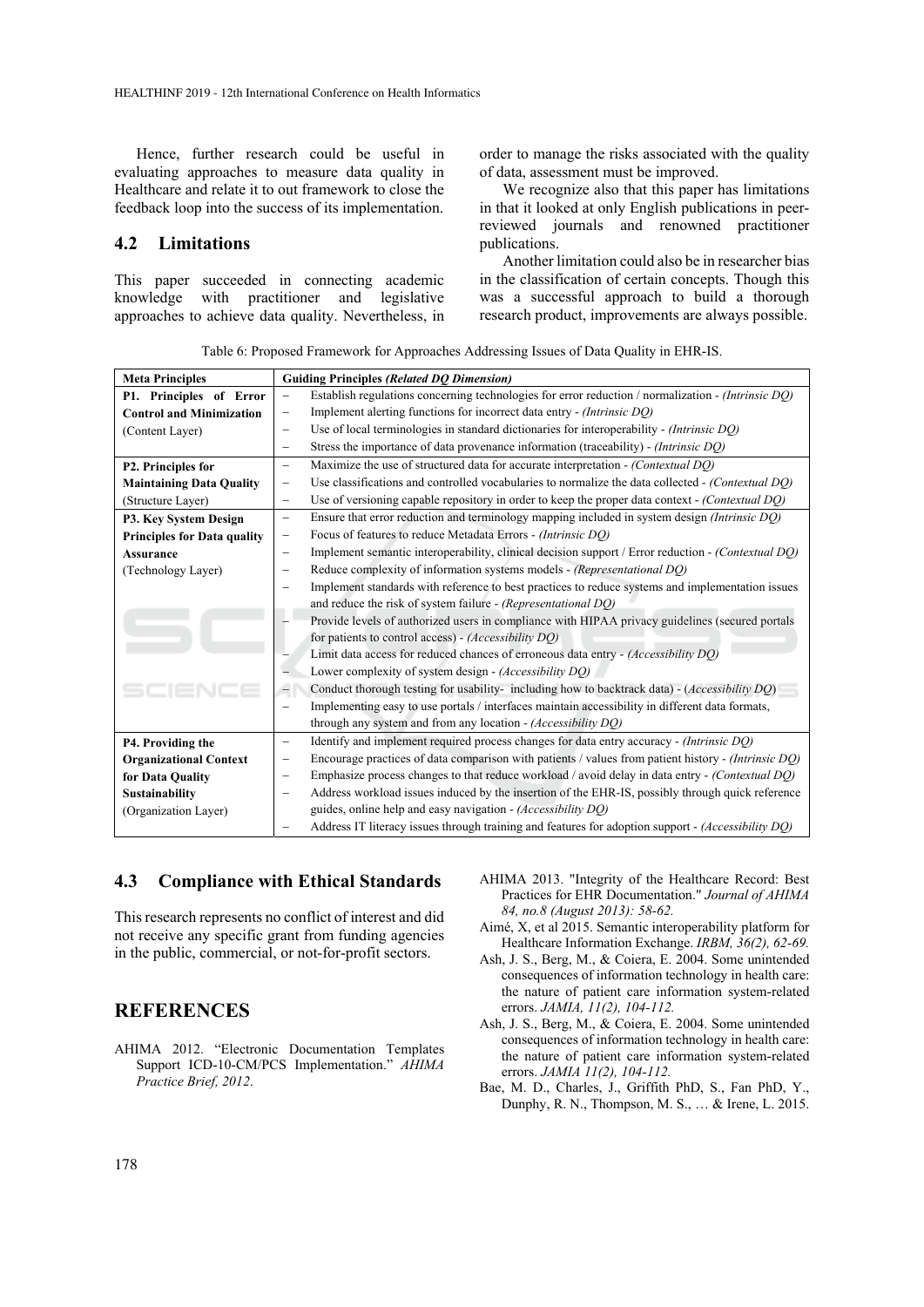The Challenges of Data Quality Evaluation in a Joint Data Warehouse. *eGEMs, 3(1), 12.* 

- Ballou D. P., Pazer H., 1995 "Designing Information Systems to Optimize the Accuracy-timeliness Tradeoff." *IS Research, March 1995. pp. 51-72.*
- Barkhuysen, P., de Grauw, W., Akkermans, R., Donkers, J., Schers, H., Biermans, M., ... & Peters, H. (2013). Is the quality of data in an electronic medical record sufficient for assessing the quality of primary care. *JAMIA, 21(4), 692-698.*
- Bayley, K. B., Belnap, T., Savitz, L., Masica, A. L., Shah, N., & Fleming, N. S. 2013. Challenges in using electronic health record data for CER: experience of 4 learning organizations and solutions applied. *Medical Care, 51, S80-S86.*
- Blumenthal, D., & Tavenner, M. 2010. The "meaningful use" regulation for electronic health records. *NEJM, 363(6), 501-504.*
- Bonomi, S., Badr, N. G., Zardini, A., & Rossignoli, C. 2016 (May). Improving the Introduction of Electronic Health Record: Lessons from European and North American Countries. *In International Conference on Exploring Services Science (pp. 635-648). Springer, Cham.*
- Bott, O. J. 2004. The electronic health record: Standardization and implementation. In *Proceedings of the 2nd Open ECG Workshop*.
- Bowman, S. 2013. Impact of electronic health record systems on information integrity: quality and safety implications. *Perspectives in Health Information Management, 10(Fall).*
- Boyle, D. I. R., & Cunningham, S. G. 2002. Resolving fundamental quality issues in linked datasets for clinical care. *Health Informatics Journal, 8(2), 73-77.*
- Cimino JJ, Patel VL, Kushniruk 2002 AW. The patient clinical information system (PatCIS): technical solutions for and experience with giving patients access to their electronic medical records. *Int. J. Med. Inform. 2002; 68(1-3):113-27*.
- Coleman, N., Halas, G., Peeler, W., Casaclang, N., Williamson, T., & Katz, A. 2015. From patient care to research: a validation study examining the factors contributing to data quality in a primary care electronic medical record database. *BMC family practice, 16(1), 11.*
- De Amicis, F., Barone, D., & Batini, C. 2006, (November). An Analytical Framework to Analyze Dependencies Among Data Quality Dimensions. *In ICIQ (pp. 369- 383).*
- Dean F. Sittig, Ph.D., & Hardeep Singh, M.D., M.P.H. 2012 Electronic Health Records and National Patient-Safety Goals *NEJM 2012; 367:1854-1860 November 8, 2012*
- Declerck, G., Hussain, S., Daniel, C., Yuksel, M., Laleci, G. B., Twagirumukiza, M., & Jaulent, M. C. 2015. Bridging Data Models and Terminologies to Support Adverse Drug Event Reporting Using EHR Data. *Methods Inf Med, 54(1), 24-31.*
- Dixon-Woods, M., McNicol, S., & Martin, G. 2012. Ten challenges in improving quality in healthcare: lessons from the Health Foundation's programme evaluations and relevant literature. *BMJ Qual Saf, bmjqs-2011.*
- Dolin, R. H., & Alschuler, L. 2011. Approaching semantic interoperability in Health Level Seven. *JAMIA, 18(1), 99-103.*
- Feinstein, A. 1970. Quality of data in the medical record. *Computers and Biomedical Research, 3(5), 426-435.*
- Gallego, B., Magrabi, F., Concha, O. P., Wang, Y., & Coiera, E. 2015. Insights into temporal patterns of hospital patient safety from routinely collected electronic data. *Health Information Science and Systems, (Suppl 1), S2*.
- Garg, A. X., Adhikari, N. K., McDonald, H., Rosas-Arellano, M. P., Devereaux, P. J., Beyene, J., ... and Haynes, R. B. 2005. Effects of computerized clinical decision support systems on practitioner performance and patient outcomes: a systematic review. *Jama, 293(10), 1223-1238*.
- Gendron, M. S. & D'onofrio, M. J. 2001. Data quality in the healthcare industry. *Data Quality Journal 7, 1.*
- Häyrinen, K., Saranto, K. & Nykänen, P., 2008. Definition, structure, content, use and impacts of electronic health records: a review of the research literature. *Int J Med Inform, 77(5), pp.291–304.*
- Hennessy, M. Oentojo, C. & Ray, S. 2013 "A framework and ontology for mobile sensor platforms in home health management," in *Engineering of Mobile-Enabled Systems (MOBS)*, 2013 Workshop 2013, pp. 31-35
- Hoffman, S. & Podgurski, A., 2008. Finding a Cure: The Case for Regulation and Oversight of Electronic Health Record Systems. *Harv. JL and Tech., 22, p.103.*
- Hopf Y M, et al 2014 Views of healthcare professionals to linkage of routinely collected healthcare data: a systematic literature review; *JAMIA 1 February 2014*
- Hristdis, V. 2009. "Data quality and integration issues in EHRs". In *Information Discovery on electronic Health Records*, Chapman and Hall, Ch. 4.
- Jha A. K. et al 2009. "Use of Electronic Health Records in U.S. Hospitals," *NEJM, vol. 360, 16, (1628 – 1638)*
- Jones, E., & Blavin, F. 2013. Lessons from the Literature on EHR Implementation (www.healthit.gov)
- Jones, S. S., Koppel, R., Ridgely, M. S., Palen, T. E., Wu, S. Y., & Harrison, M. I. 2011. Guide to reducing unintended consequences of electronic health records. ( www.rand.org)
- Juran, J.M., Gryna, F.M. 1988 *Juran's Quality Control Handbook. 4th edn New York: McGraw-Hill, 1988*
- Kahn, M. G. 1997. Three perspectives on integrated clinical databases. *Academic Medicine, 72(4), 281-6.*
- Karkouch, A., Mousannif, H., Al Moatassime, H., & Noel, T. 2016. Data quality in internet of things: A state-ofthe-art survey. *JNCA, 73, 57-81.*
- Kaushal R, Shojania KG, Bates DW. 2003 Effects of computerized physician order entry and clinical decision support systems on medication safety: a systematic review. *Arch Intern Med 2003;163(12):1409-16.*
- Leite, P., Gonçalves, J., Teixeira, P., & Rocha, Á. 2015. A model for the evaluation of data quality in health unit websites. *Health informatics journal, 1460458214567003.*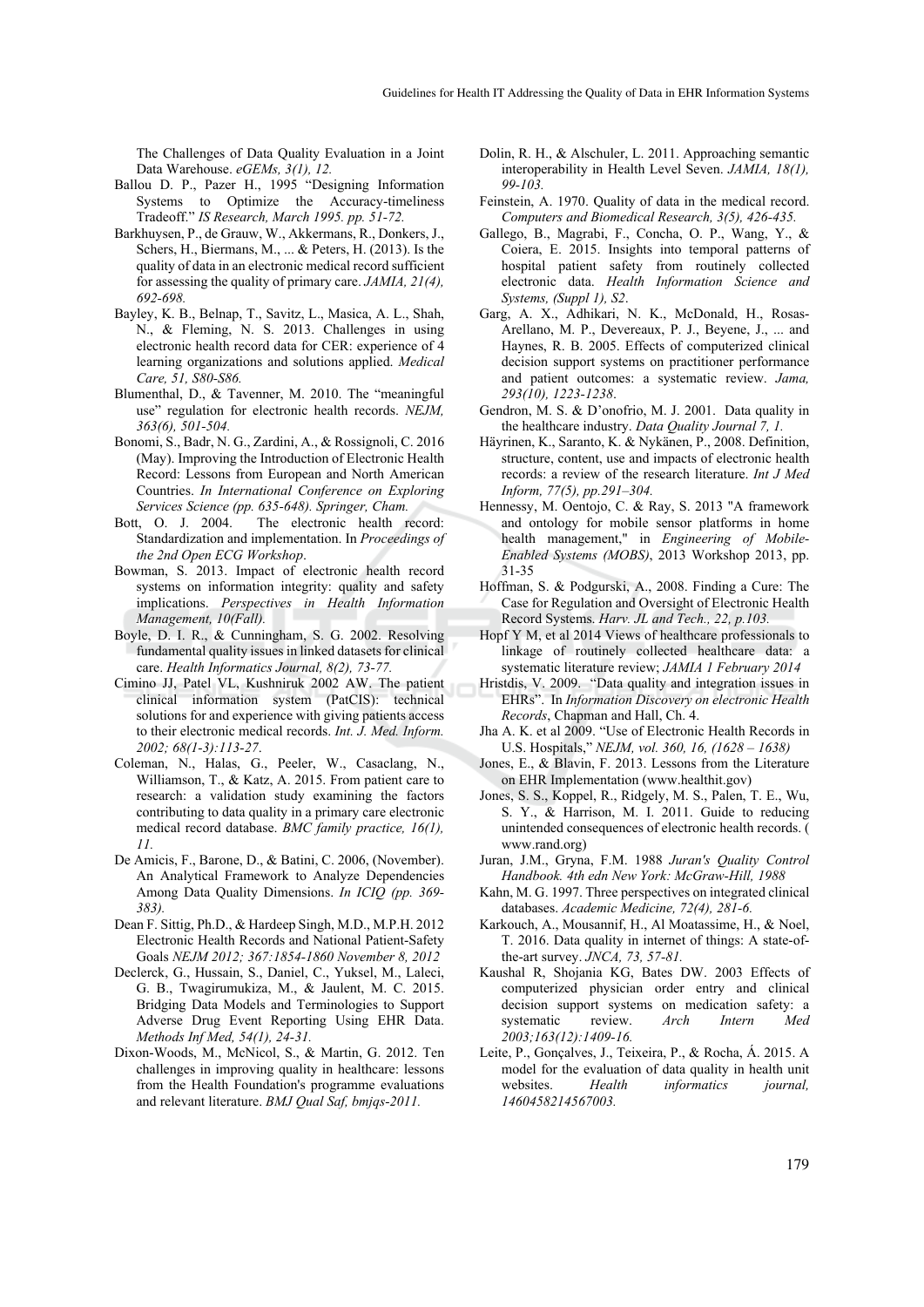- Lenert LA, Burstin H, Connell L, Gosbee J, Phillips G. 2002. "Federal patient safety initiatives panel summary". *JAMIA 9 (6 Suppl): S8–10. PMC 419408. PMID 12386172*.
- Liaw, S. T., Rahimi, A., Ray, P., Taggart, J., Dennis, S., de Lusignan, S., ... & Talaei-Khoei, A. 2013. Towards an ontology for data quality in integrated chronic disease management: a realist review of the literature. *Int. J. Med. Inform. 82(1), 10-24.*
- Lluch, M. 2011. Healthcare professionals' organisational barriers to health information technologies- A literature review. *Int J Med Inform, 80(12), 849-862.*
- Lluch, M. 2011. Healthcare professionals' organisational barriers to health information technologies- A literature review. *Int. J. Med. Inform., 80(12), 849-862.*
- Lu, Y. C., Xiao, Y., Sears, A., & Jacko, J. A. 2005. A review and a framework of handheld computer adoption in healthcare. *Int. J. Med. Inform., 74(5), 409-422.*
- Magrabi, F., Baker, M., Sinha, I., Ong, M. S., Harrison, S., Kidd, M. R., ... & Coiera, E. (2015). Clinical safety of England's national programme for IT: A retrospective analysis of all reported safety events 2005 to 2011. *Int. J. Med. Inform.*, 84(3), 198-206.
- Mangalmurti SS & Murtagh L, Mello. 2010. Medical malpractice liability in the age of electronic health records. NEJM. 2010 Nov 18; 363 (21):2060-7.
- Mans, R. S., van der Aalst, W. M., & Vanwersch, R. J. 2015. Data Quality Issues. In Process Mining in Healthcare (pp. 79-88). *Springer Int. Publishing.*
- Meystre S. M., et al, 2008 Extracting Information from Textual Documents in the Electronic Health Record: A Review of Recent Research, *IMIA Yearbook of Medical Informatics 2008*
- Mikkelsen, G. & Aasly, J. 2005. Consequences of impaired data quality on information retrieval in electronic patient records. *Int. J. Med. Inf. 74, 5, 387–394.*
- Moss, J., & Berner, E. S. (2015). Evaluating clinical decision support tools for medication administration safety in a simulated environment *Int. J. Med. Inform.*  84(5), 308-318.
- Murff, H. J., FitzHenry, F., Matheny, M. E., Gentry, N., Kotter, K. L., Crimin, K., ... & Speroff, T. 2011. Automated identification of postoperative complications within an electronic medical record using natural language processing. *JAMA, 306(8), 848- 855.*
- Orfanidis, L., Bamidis, P. D., & Eaglestone, B. 2004 Data quality issues in electronic health records: an adaptation framework for the Greek health system. *Health informatics journal, 10(1), 23-36.*
- Phillips, W., & Fleming, D. 2009. Ethical concerns in the use of electronic medical records. *Missouri medicine, 106(5), 328-333.*
- Pipino, L. L., Lee, Y. W., & Wang, R. Y. 2002. Data quality assessment. *Communications of the ACM, 45(4), 211- 218.*
- Poissant L, Pereira J, Tamblyn R, Kawasumi Y. 2005 The Impact of Electronic Health Records on Time Efficiency of Physicians and Nurses: A Systematic Review. *JAMIA 2005; 12: 505-516*.
- Qureshi, N.A. et al 2015 Electronic Health Records, Electronic Prescribing and Medication Errors: A Systematic Review of Literature, 2000-2014; *BJMMR, 5(5): 672-704, 2015; Article no.BJMMR.2015.072*
- Reed, et al. 2012 Copy Functionality Toolkit: A Practical Guide: Information Management and Governance of Copy Functions in Electronic Health Record Systems. *Chicago, IL: AHIMA, 2012.*
- Sachdeva, S., & Bhalla, S. 2012. Semantic interoperability in standardized electronic health record databases. *JDIQ, 3(1), 1*.
- Singh H, Mani S, Espadas D, Petersen N, Franklin V, Petersen LA. 2009 Prescription errors and outcomes related to inconsistent information transmitted through computerized order entry: a prospective study. *Arch Intern Med. 2009 May 25; 169 (10):982-9.*
- Sittig, D., and Singh, H. 2012 Electronic Health Records and National Patient-Safety NEJM 2012; 367:1854- 1860 November 8, 2012
- Srour, F. Jordan, & Badr, Nabil Georges. 2017 "Time Synchronization in Emergency Response Time Measurement." *In HEALTHINF, pp. 199-204. 2017.*
- Srour, F. Jordan, & Badr, Nabil Georges. 2017 "Time Synchronization in Emergency Response Time Measurement." *In HEALTHINF, pp. 199-204. 2017.*
- Wang, R. Y. & Strong, D. M. 1996. Beyond accuracy: What data quality means to data consumers? J*. Manage. Inf. Syst. 12, 4, 5–33.*
- Wang, Y., Kung, L., Ting, CC & Byrd, TA 2015. "Beyond a Technical Perspective: Understanding Big Data Capabilities in Health Care," *Proceedings of 48th Annual HICSS, Kauai, Hawaii.*
- Weir, C. R., Hurdle, J. F., Felgar, M. A., Hoffman, J. M., Roth, B., & Nebeker, J. R. 2003. Direct text entry in electronic progress notes. *Methods Inf Med*, 42(1), 61- 67.
- Weiskopf, N. G., & Weng, C. 2013. Methods and dimensions of electronic health record data quality assessment: enabling reuse for clinical research. *JAMIA, 20(1), 144-151.*
- Wheeler, A. 2015. Designing a usable healthcare Information system. Mastering Informatics: *A Heatlhcare Handbook for Success*, 41.
- Wickramage, C., Fidge, C., Sahama, T., Daly, A., & Wong, R. 2017. Preserving privacy through log analysis in health information systems.
- Willis-Shattuck M., et al, 2008. Motivation and retention of health workers in developing countries: a systematic review. 4 Dec. 2008 *BMC Health Services Research 2008, 8:247*
- Win, K. T., Croll, P., & Cooper, J. (2002). Setting a Safety Standard for Electronic Medical Records. *HIC 2002: Proceedings: Improving Quality by Lowering Barriers, 337.*
- Yao, W., Chu, C. H., & Li, Z. 2011. Leveraging complex event processing for smart hospitals using RFID. *JNCA, 34(3), 799-810.*
- Yun, J.H. & Kim, L.K. 2007. Processing HL7-CDA entry for semantic interoperability*, International Conference*